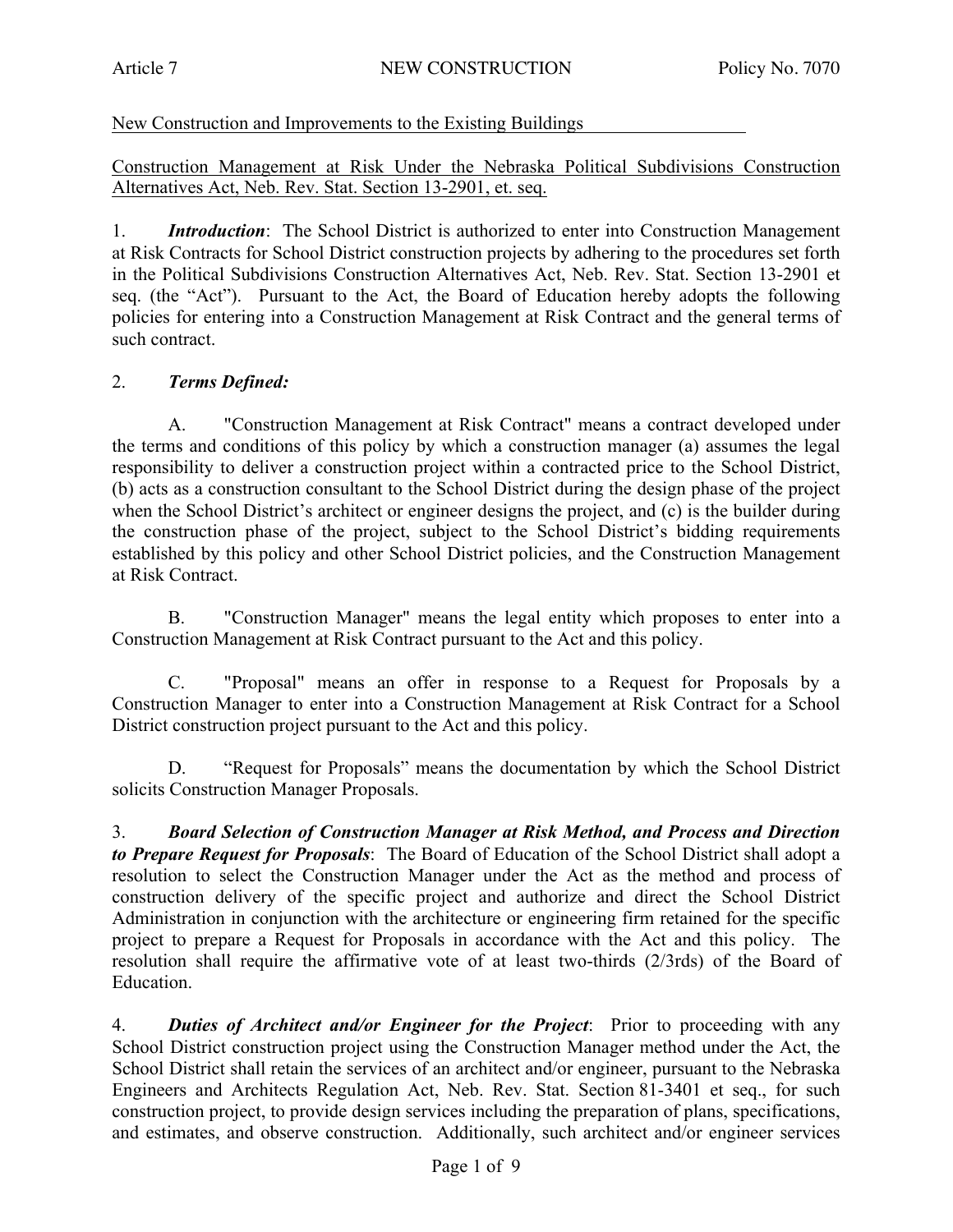shall include assistance, consultation and participation in preparing the Request for Proposals, evaluation of Proposals received for the Construction Manager position, and participation on the selection committee for the Construction Manager provided for in the Act and this policy.

5. *Procedures for the Preparation and Content of Request for Proposals:* The School District shall prepare the Request for Proposals for the position of Construction Manager under the Act and in accordance with this section. At least thirty (30) days prior to the deadline for receiving and opening Proposals, notice of the Request for Proposals shall be published in a newspaper of general circulation within the School District and filed with the State Department of Education. The Request for Proposals shall include, at a minimum, the following components:

A. The Notice of the Request for Proposals.

B. An Invitation to submit Proposals. Such invitation shall (1) identify the School District as the project owner, (2) contain the day and hour upon which such Proposals are due and shall be received; (3) that Proposals shall be sealed; (4) that Proposals shall not be opened until expiration of the time allowed for submitting Proposals; and (5) the hour at which such Proposals shall be opened in the presence of the proposers, or representatives of the proposers.

C. These Policies adopted by the School District;

D. General information about the project which will assist the School District in its selection of the Construction Manager.

E. A project statement, which contains information about the scope and nature of the project, the project site, the schedule, and the estimated construction budget.

F. Instructions to prospective Construction Manager firms, which shall state that the following requirements, at a minimum, must be contained in any submitted Proposal:

(1) A description of the Construction Manager's project team and organization of such team;

(2) Fee proposal, if required by the School District as part of the Request for Proposals;

(3) A description of the limitations, if any, on expenses to be reimbursed;

(4) Proof of insurance coverage and bonding required by law and the Construction Manager at Risk Contract;

G. Information of pre-Proposal conference, if any required, and attendance requirements at such conference.

H. Proposal procedures, including:

(1) Questions and clarification or interpretations of the Proposal documents;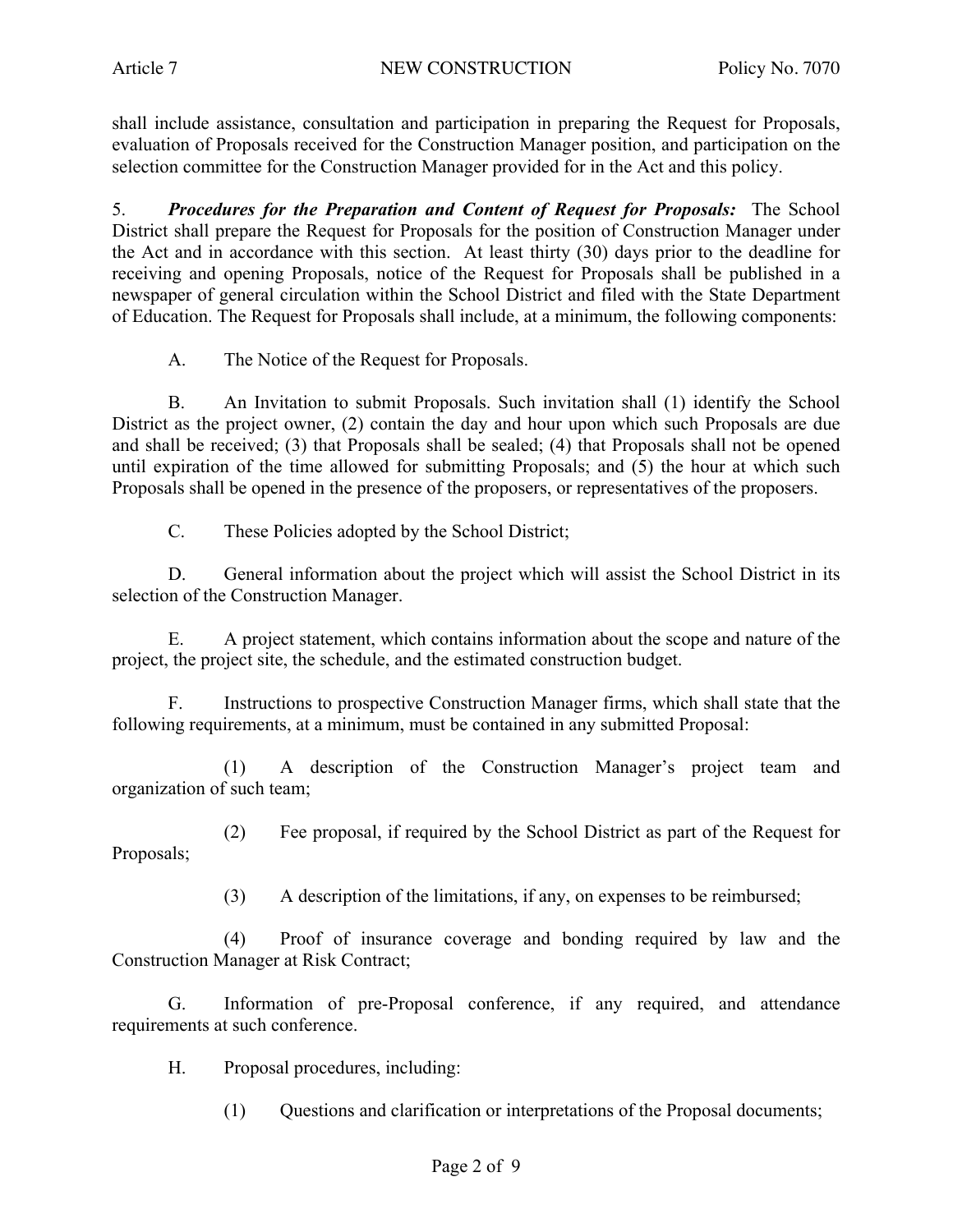- (2) Method of handling addenda to Proposal documents;
- (3) Procedure for modification or withdrawal of Proposals;

(4) Proposal due date and opening including date, time, location and methods of submittal of Proposals;

I. Evaluation procedure, including the criteria for evaluation of Proposals, the relative weight of each criterion, the interview process, the contract negotiation process and the contract execution process.

J. The proposed Agreement between the School District and the Construction Manager, including General Conditions of the Contract for Construction where the Construction Manager is at risk. Such Agreement may set forth an initial determination of the manner by which the construction manager selects any subcontractor and may require that any work subcontracted be awarded by competitive bidding.

K. Payment and performance bonds and guaranteed maximum price bond requirements for the Construction Manager;

L. Insurance requirements, which shall provide that the Construction Manager shall purchase from and maintain in a company or companies lawfully authorized to do business in the State of Nebraska such insurance as will protect the Construction Manager from claims which may arise out of or result from the Construction Manager's operations under the contract and for which the Construction Manager may be legally liable, whether such operations be by the Construction Manager or by anyone directly or indirectly employed by any of them, or by anyone for whose acts any of them may be liable.

M. Special notice requirements, if any, which may include but not be limited to the following:

(1) THIS PROJECT IS BEING CONDUCTED UNDER AND IS SUBJECT TO THE PROVISIONS OF THE POLITICAL SUBDIVISIONS CONSTRUCTION ALTERNATIVES ACT, Neb. Rev. Stat. Sec. 13-2901 et. seq.

(2) This School District is an equal opportunity institution and actively recruits well-qualified and diverse individuals and firms, including women and minorities, for architectural and engineering services and for contractor services. The School District requires that all responders/bidders/proposers for public work provide written assurances, affirm and agree that (a) they are an equal opportunity employer, (b) they actively recruit a well-qualified and diverse group of employees and subcontractors, including women and minorities, and (c) if selected, they will actively continue and implement this policy throughout any awarded public work. The School District or any of its responders/bidders/proposers for public work shall not discriminate against any employee or applicant for employment or subcontractor by reason of sex, disability, race, color, religion, veteran status, national or ethnic origin, age, marital status, pregnancy, childbirth or related medical condition, sexual orientation or gender identity, or other protected status.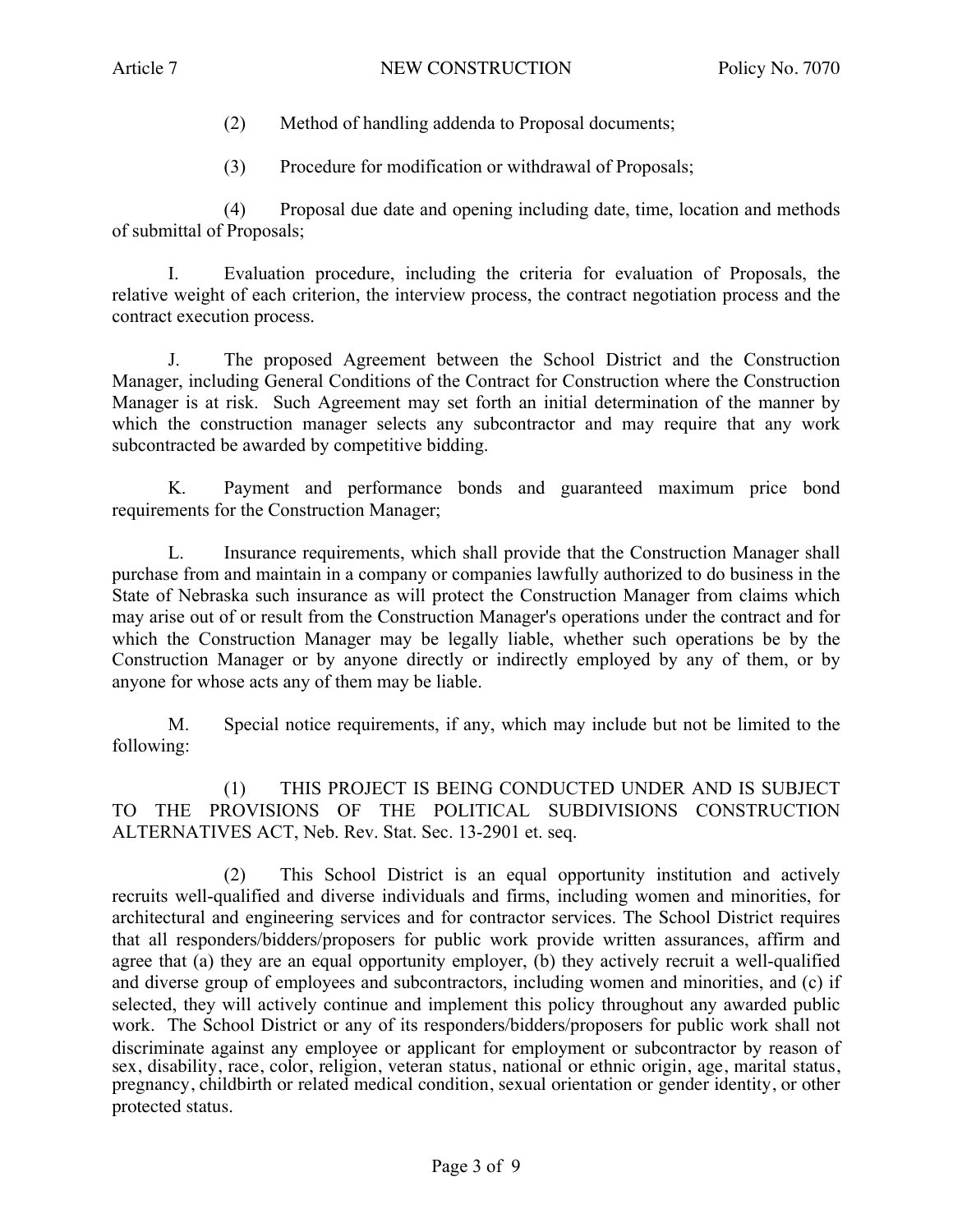(3) By submitting a Proposal, each proposer agrees to waive any claim it has, or may have, against the School District and the Architects retained by the School District, and their respective employees, arising out of, or in connection with, the administration, evaluation, or recommendation of any Proposal; waiver of any requirements under the Proposal Documents; or the Contract Documents; acceptance or rejection of any Proposals; and award of the Contract.

(4) The School District reserves the right (a) to terminate the Proposal process at any time; (b) to reject any or all Proposals; and (c) to waive formalities and minor irregularities in the Proposals received.

(5) The School District reserves the right to conduct a pre-award survey of any firm under consideration to confirm any of the information furnished by the firm or to require other evidence of managerial, financial, technical and other capabilities, the positive establishment of which is determined by the School District to be necessary for the successful performance of the contract.

(6) The proposing firm's signature on the Proposal is the proposing firm's guarantee that the content of the Proposal has been arrived at without collusion with other eligible prospering firm or firms and without effort to preclude the School District from obtaining the lowest competitive price.

N. Other information, which may include the following:

(1) A description of the general scope of services to be provided by the Construction Manager.

(2) Project financing phase informational services, if any;

(3) Pre-construction phase services including consultation of design, materials and systems, long lead items, contractor availability and recruitment, preliminary project schedule and preliminary cost estimation, and review of construction documents and conduct value engineering assessments with respect to constructability, material and construction techniques and building systems, sequencing of construction, separation or combining of bid packages.

(4) Cost estimation and preliminary guaranteed maximum price submittals to the School District;

(5) Construction administration and supervision services including identification and preparation of bid packages, recruitment and prequalification of prospective proposers for such bid packages, conduct of bid process for each bid package, review of and recommendations to the School District with regard to Proposals submitted, and administration of construction contracts, day-to-day supervision of the work with a qualified site superintendent and project manager;

(6) Preparation and submittal of Guaranteed Maximum Price (GMP) for the project(s).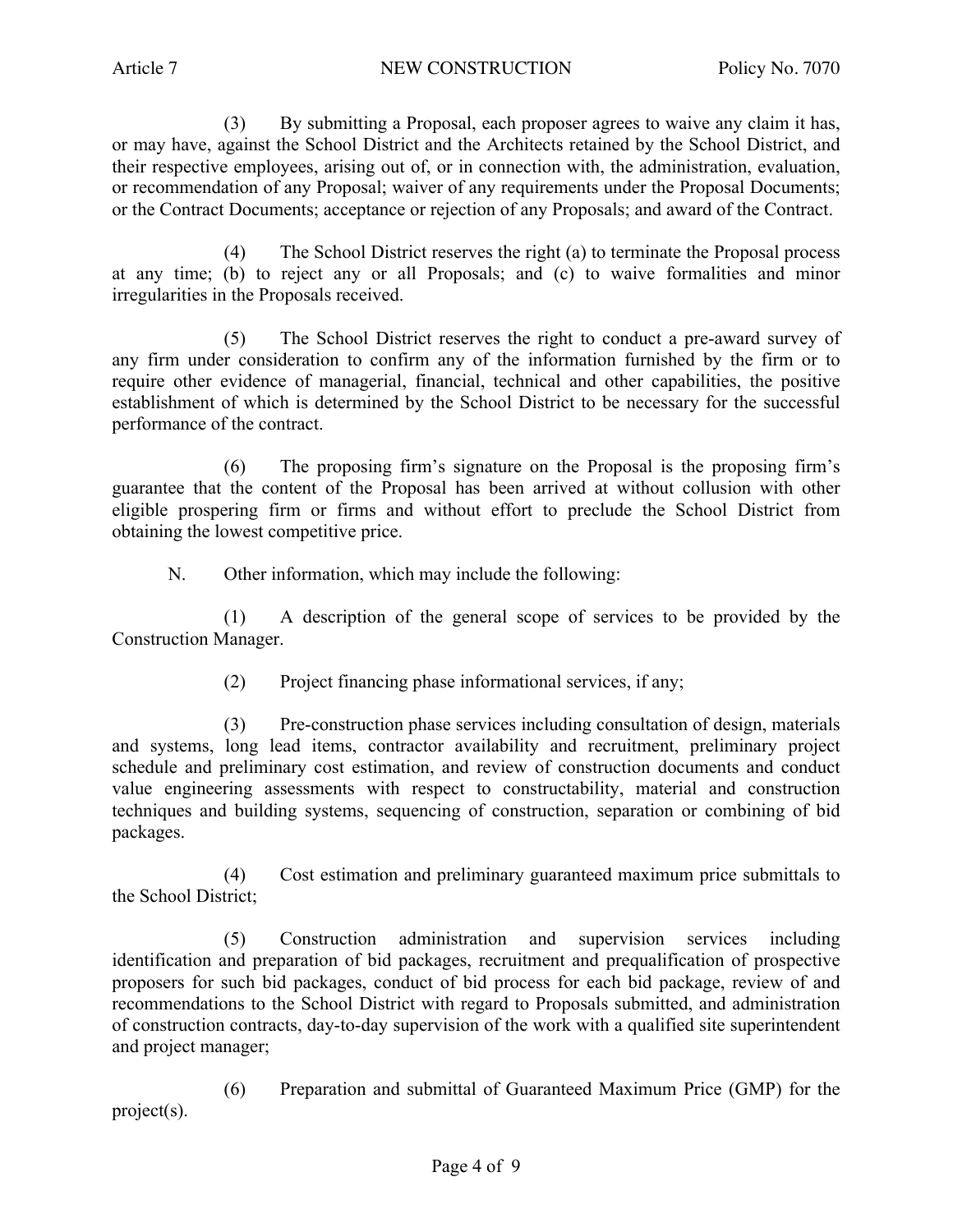6. *Procedures and Standards to be Used to Pre-qualify Construction Manager Candidates*: The procedures and standards to be used to pre-qualify Construction Managers will be to evaluate prospective Construction Managers based upon the information submitted to the School District in response to the Request for Proposals, and an evaluation of such information by the selection committee based upon the criteria for evaluation of Proposals and the relative weight to be given each criterion.

7. *Procedures for Preparing and Submitting Proposals*: Proposals submitted by interested construction management firms must include all of the elements required by the Request for Proposals. Proposals shall be required to be submitted in the form and method specified in the Request for Proposals, as determined by the School District. All Proposals must be submitted on or before the time and date and at the location specified in the Request for Proposals. All submitted Proposals become the property of the School District. Proposals must also contain the following certification or substantially similar language:

The proposer provides written assurances, affirms and agrees that (a) the proposer is an equal opportunity employer, (b) the proposer actively recruits a well-qualified and diverse group of employees and subcontractors, including women and minorities, and (c) if selected, the proposer will actively continue and implement this policy throughout any awarded public work. The proposers shall not discriminate against any employee or applicant for employment or subcontractor by reason of sex, disability, race, color, religion, veteran status, national or ethnic origin, age, marital status, pregnancy, childbirth or related medical condition, sexual orientation or gender identity, or other protected status.

8. *Procedures for Evaluating Proposals in Accordance with Neb. Rev. Stat. Sections 13- 2910 and 13-2911:* The School District shall evaluate and rank each Proposal on the basis of best meeting the criteria in the Request for Proposals and taking into consideration the recommendation of the selection committee pursuant to Neb. Rev. Stat. Section 13-2911 and this section.

A. Referral to Selection Committee: In evaluating Proposals in accordance with Neb. Rev. Stat. Section 13-2910, the School District shall refer the Proposals for recommendation to a selection committee.

B. Make-up of Selection Committee: The selection committee shall be a group of at least five (5) persons designated by the School District. Members of the selection committee shall include at least one (1) person from each of the following groups:

- (1) A member or members of the Board of Education;
- (2) A member or members of School District administration and/or staff;
- (3) A representative of the School District's architect or engineer;

(4) A person having special expertise relevant to selection of a Construction Manager under the Act; and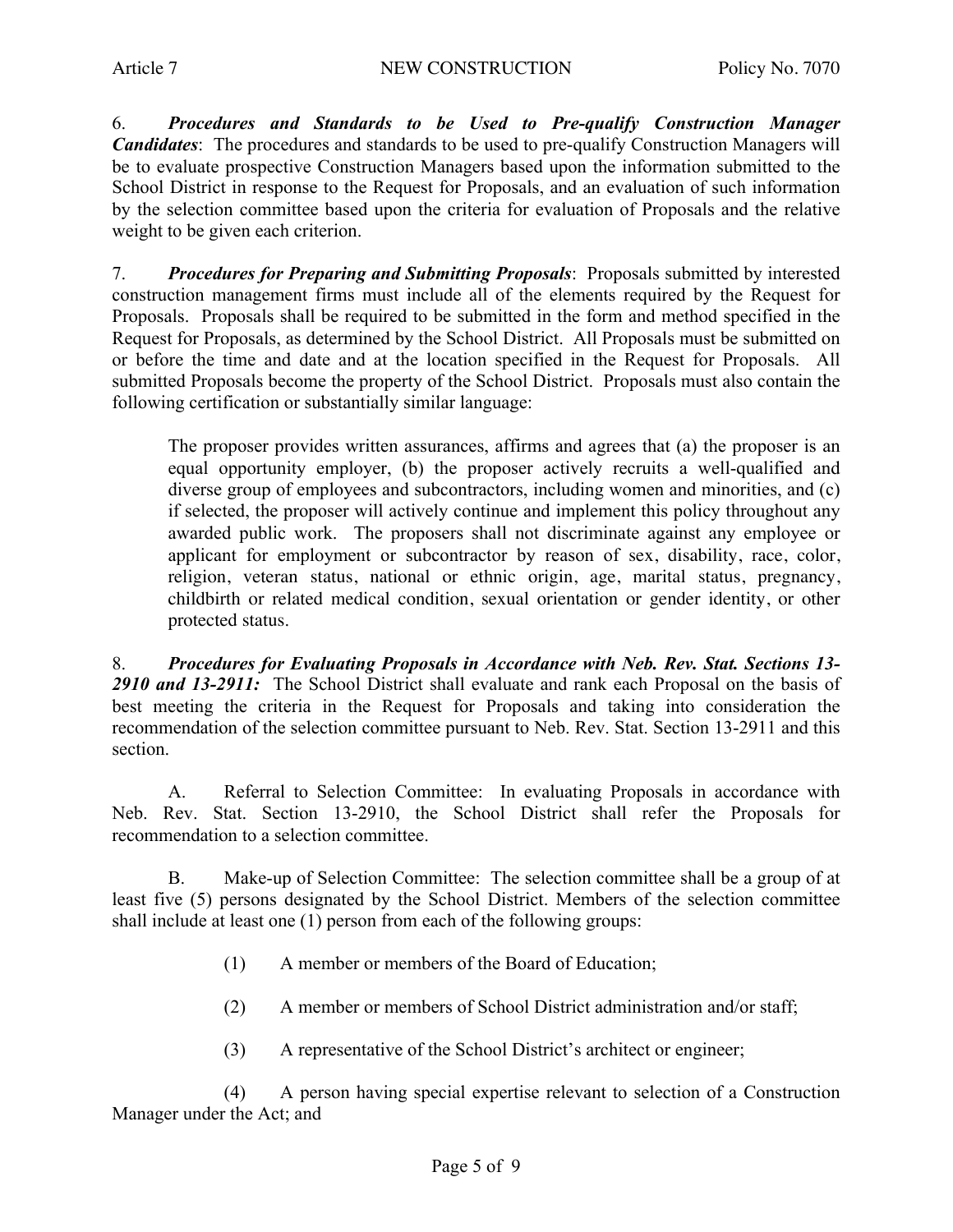(5) A resident of the School District other than an individual included in subdivisions (1) through (4) of this subsection.

C. Members No Pecuniary Interest: A member of the selection committee designated under subdivision (4) or (5) of this subsection shall not be employed by or have a financial or other interest in a Construction Manager who has a Proposal being evaluated and shall not be employed by the School District.

D. Evaluation Criterion: The selection committee and the School District shall evaluate Proposals taking into consideration the criteria enumerated in subdivisions (1) through (8) of this subsection, with the maximum percentage of total points for evaluation which may be assigned to each criterion set forth following the criterion. The following criteria shall be evaluated, when applicable:

| No.            | <b>Evaluation Criteria</b>                                                                                                                                               | Maximum Percent Value                      |
|----------------|--------------------------------------------------------------------------------------------------------------------------------------------------------------------------|--------------------------------------------|
| $\mathbf{1}$   | The financial resources of the Construction Manager to<br>complete the project.                                                                                          | Ten percent $(10\%)$ of<br>total points    |
| $\overline{2}$ | The ability of the proposed personnel of the Construction<br>Manager to perform.                                                                                         | Thirty percent $(30\%)$ of<br>total points |
| $\overline{3}$ | The character, integrity, reputation, judgment, experience, and<br>efficiency of the Construction Manager.                                                               | Thirty percent $(30\%)$ of<br>total points |
| $\overline{4}$ | The quality of performance on previous projects.                                                                                                                         | Thirty percent $(30\%)$ of<br>total points |
| 5              | The ability of the Construction Manager to perform within the<br>time specified.                                                                                         | Thirty percent $(30\%)$ of<br>total points |
| 6.             | The previous and existing compliance of the Construction<br>Manager with laws relating to the contract.                                                                  | Ten percent $(10\%)$ of<br>total points    |
| 7.             | OPTIONAL – The ability and resources of the Construction<br>Manager to recruit qualified contractors for the Project,<br>including but not limited to local contractors. | Twenty percent $(20\%)$ of<br>total points |
| 8.             | <b>OPTIONAL</b> – The Construction Manager's proposed efforts<br>schedule for the Project.                                                                               | Twenty percent $(20\%)$ of<br>total points |
|                | TOTAL (No more than 100%).                                                                                                                                               | 100%                                       |

E. Determination of Evaluation Criteria Percentage Values: The Board of Education, in the resolution adopted to select the Construction Manager under the Act as the method and process of construction delivery of the specific project, shall identify and describe the exact percentage of total points for each of the evaluation criteria described above, ensuring that the total percentage does not exceed 100%.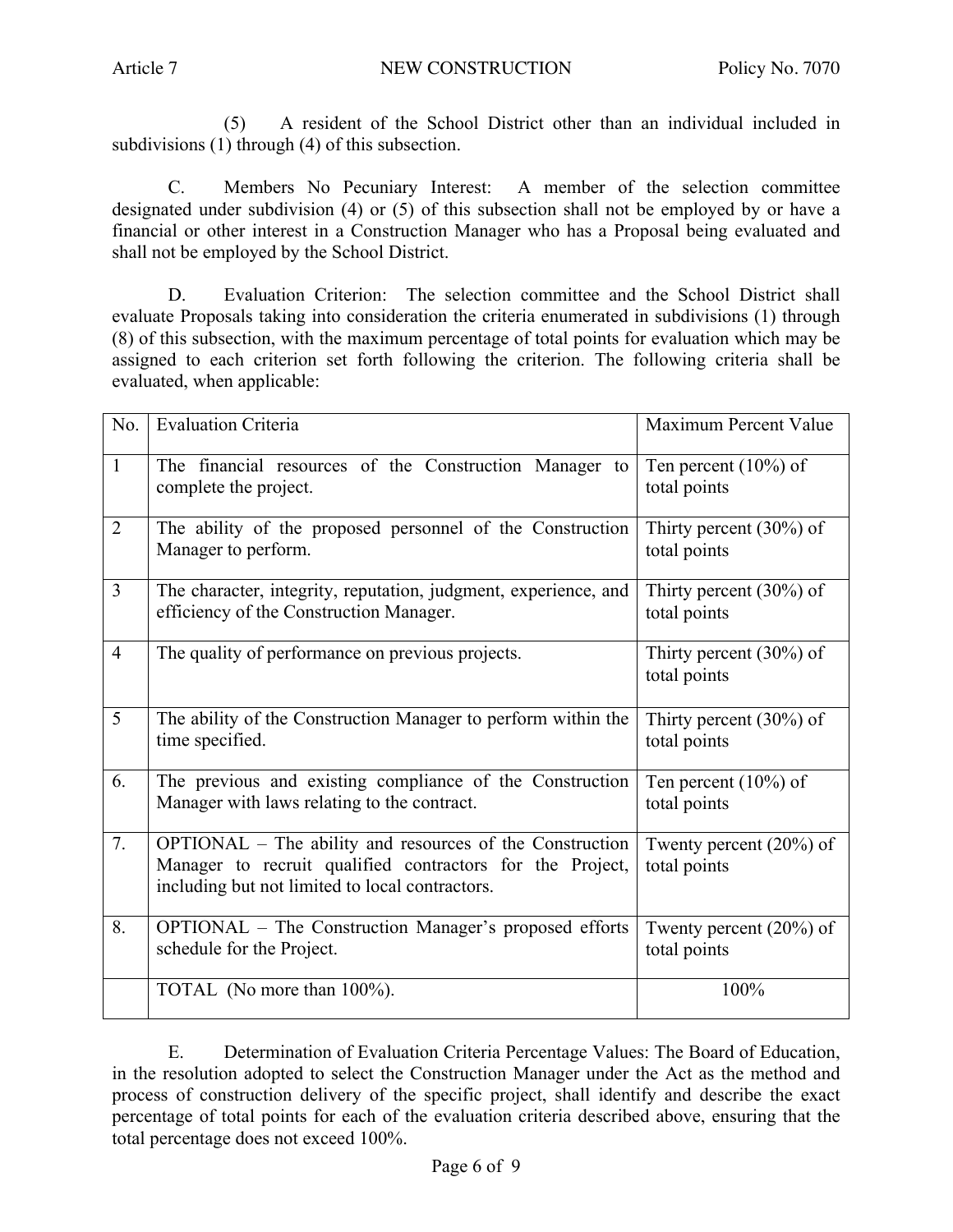F. Examination of Proposals: Following the opening of the Proposals, the selection committee will examine the Proposals and supporting documentation submitted by all candidates. The evaluation of the Construction Manager for the Project shall be based upon a careful and objective consideration of the Proposals and the ability of each firm submitting a Proposal to perform the services described in the Request for Proposals and the requirements of any federal, state, local laws and regulations and School District policies and regulations that are applicable to the Project.

G. Interviews of Candidates: To further assist the selection committee in evaluating each Proposal to determine which candidate best meets the criteria in the Request for Proposals, the selection committee and the Board of Education may, at either's election, determine to interview such candidate(s).

H. Recommendation of Selection Committee to Board of Education: After examining and evaluating all Proposals and interviewing selected candidate(s), if elected, the selection committee shall rank each Proposal on the basis of best meeting the Proposal evaluation criteria. The selection committee shall make a formal, written recommendation to the Board of Education based on the highest ranking Proposal. The selection committee shall provide to the Board of Education the full rankings.

I. Records of Selection Committee: The selection committee shall keep and maintain permanent records of the selection committee proceedings including, but not limited to, records of the minutes of meetings, and documentation received or disclosed in open session of the meetings. The selection committee shall appoint a board member or district employee to keep the minutes of the selection committee meetings. The minutes of each meeting shall include as a minimum the following items: a record of the date, time, place, members present, action taken and the vote of each member. The records of the selection committee shall be placed on public file with the central administration office. The records of the selection committee in evaluating Proposals and making recommendations shall be considered public records for purposes of section 84-712.01.

J. Board of Education Action. After receiving the formal recommendation of the selection committee, the Board of Education shall examine the Proposals and supporting documentation submitted by all proposing Construction Manager candidates. Each Proposal will be evaluated and ranked by the Board of Education on the basis of best meeting the evaluation criteria in the Request for Proposals and taking into consideration the recommendation of the selection committee.

K. Rejection of Proposals: The School District shall have the right to reject any and all Proposals. The School District may subsequently solicit new Proposals using the same or different project performance criteria.

## 9. *Procedures for Construction Manager at Risk Contract Negotiations:*

A. Negotiations with Highest Ranked Construction Manager: The School District shall attempt to negotiate a Construction Management at Risk Contract with the highest ranked Construction Manager and may enter into a Construction Management at Risk Contract after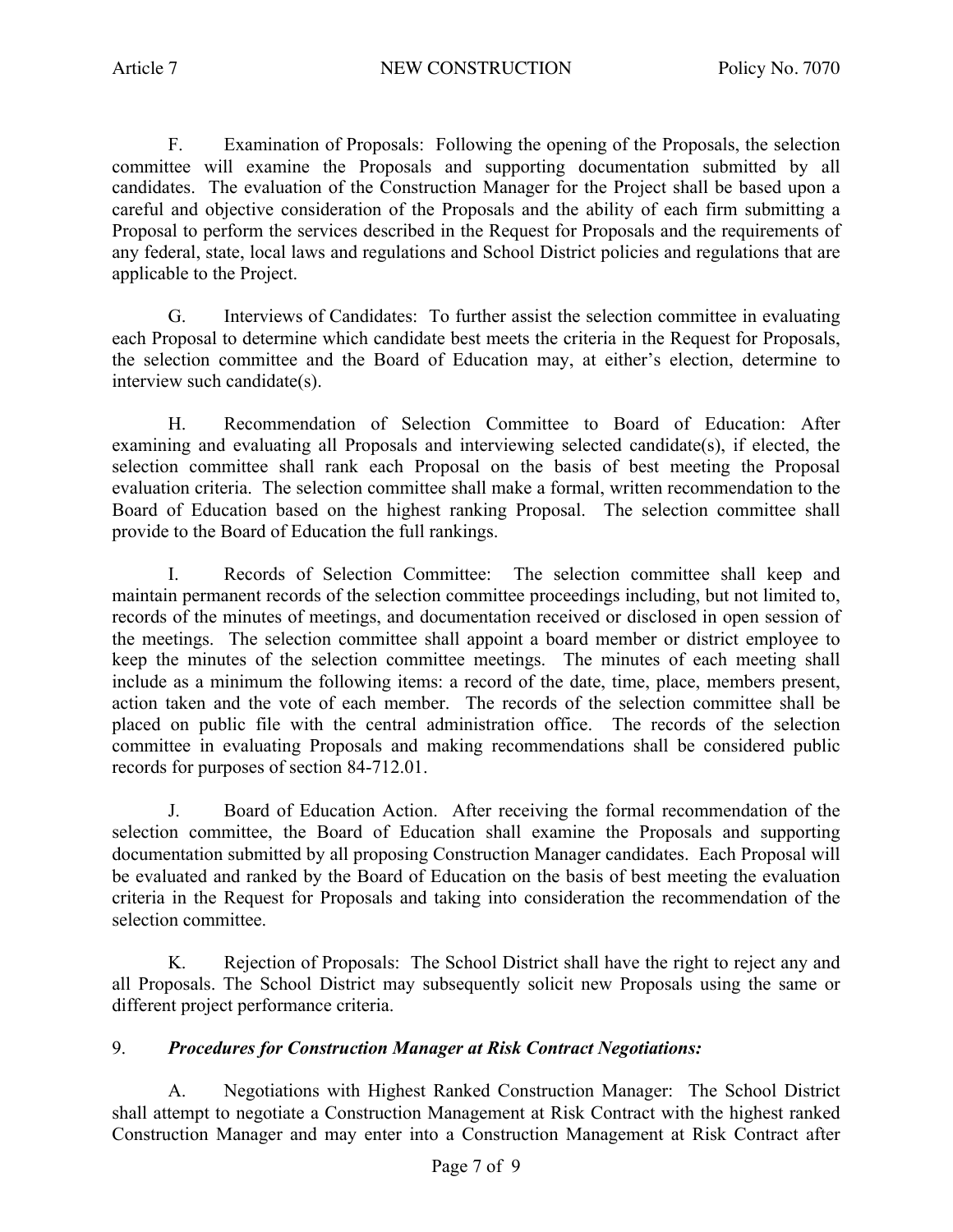negotiations. The negotiations shall include a final determination of the manner by which the Construction Manager selects a subcontractor.

B. Negotiations with Second Highest Ranked Construction Manager: If the School District is unable to negotiate a satisfactory Construction Manager at Risk Contract with the highest ranked Construction Manager, the School District may terminate negotiations with that Construction Manager. The School District may then undertake negotiations with the second highest ranked Construction Manager and may enter into a Construction Management at Risk Contract after negotiations. If the School District is unable to negotiate a satisfactory Construction Manager at Risk Contract with the second highest ranked Construction Manager, the School District may undertake negotiations with the third highest ranked Construction Manager, if any, and may enter into a Construction Management at Risk Contract after negotiations.

C. Requirement of Execution of Written Contract: No contractual rights shall be created between the Construction Manager and the School District until a written contract has been negotiated, agreed upon, approved by the Board of Education of the School District, and executed by all parties thereto.

D. Filing of Construction Manager at Risk Contract: The School District shall file a copy of all Construction Management at Risk Contract documents with the State Department of Education within thirty (30) days after their full execution. Within thirty (30) days after completion of the project, the Construction Manager shall file a copy of all contract modifications and change orders with the department.

E. Unsuccessful Negotiations with Construction Manager Candidates: If the School District is unable to negotiate a satisfactory Construction Manager at Risk Contract with any of the ranked Construction Managers, the School District may either revise the Request for Proposals and solicit new Proposals or cancel the Request for Proposals process.

F. Modification of Construction Manager at Risk Contract: A Construction Management at Risk Contract may be conditioned upon later refinements in scope and price and may permit the School District in agreement with the Construction Manager to make changes in the project without invalidating the contract. Later refinements shall not exceed the scope of the project statement contained in the Request for Proposals.

## 10. *Procedures for Filing and Acting on Formal Protests Relating to the Solicitation or Execution of the Construction Manager at Risk Contract:*

A. Protest Relation to Solicitation:

(1) A Construction Manager candidate seeking to protest the policies adopted by the Board of Education pursuant to the Act and the form or content of the Request for Proposals promulgated by the School District, or the notice of the Request for Proposals, or any pre-Proposal process or procedures, must file such protest within fourteen (14) calendar days from the date of the publication of the notice of the Request for Proposals.